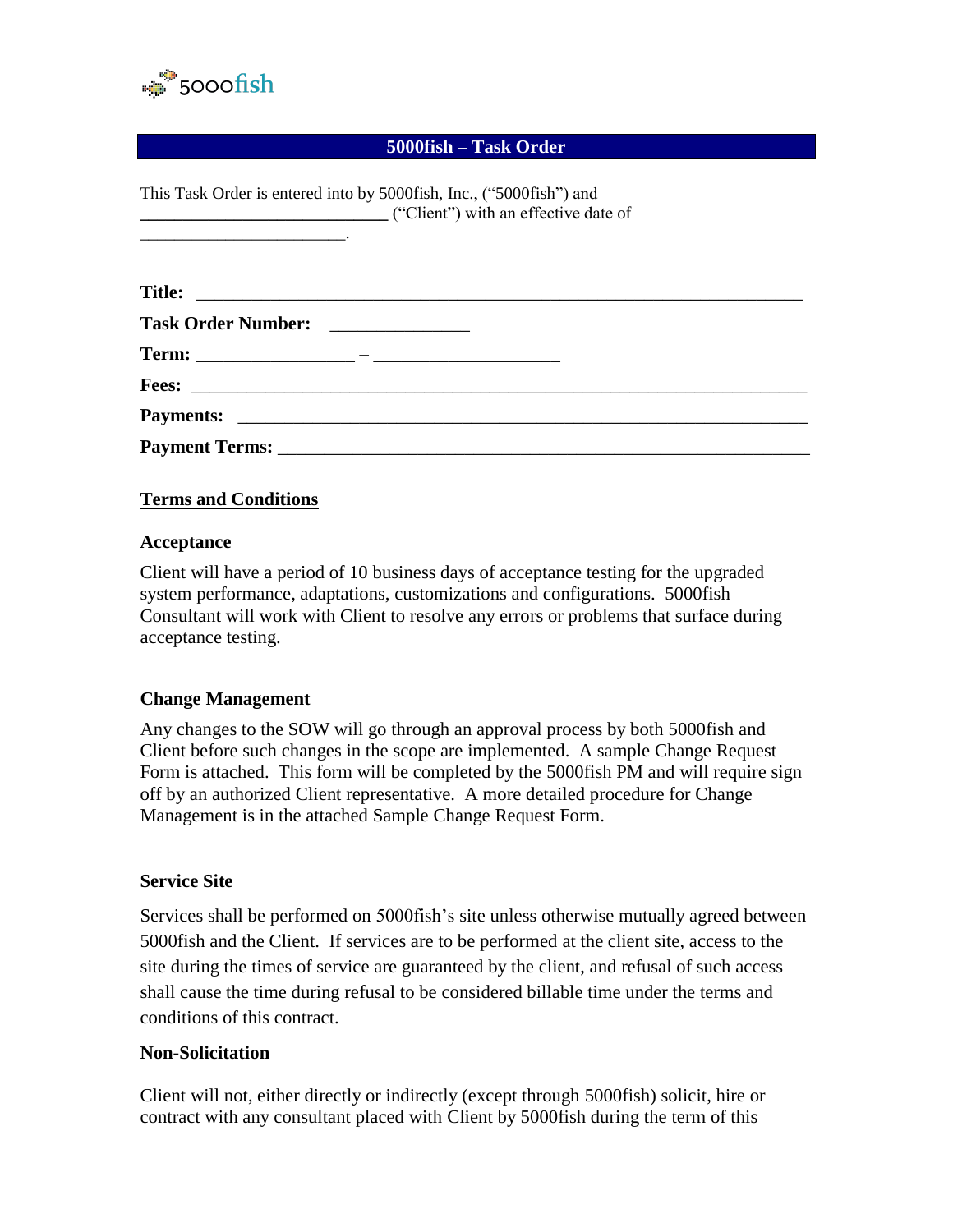

Agreement and for the one (1) year period following termination thereof. This provision will survive the expiration or termination of this Agreement and will bind Client and its legal representatives, successors, heirs and assigns. General solicitations made by Client in newspapers, magazines, trade journals or on the internet will not violate the above provision.

#### **Fees for Services**

The estimated fee payable for the services defined is **\_\_\_\_\_\_\_\_\_\_\_** which will not be exceeded without the pre-approval of the Client. This estimated fee is a Time and Materials estimate. The Client will be invoiced for actual hours of work performed, in accordance with the rates described within this document. 5000fish makes no representation or warranty the service described herein will be completed within the Estimated Hours or Estimated Fee set forth. 5000fish may distribute the Estimated Hours among different Roles as business requirements dictate, provided the original total Estimated Fee for the engagement is not exceeded. 5000fish will work to utilize consistent staff to minimize re-training time during these phases.

The estimated fee is exclusive of any applicable tariffs, duties or taxes. The Estimated Fee is based on the information supplied to 5000fish by the Client, and if there is a variation in this information, then the estimated effort and cost of the project may change.

## **Term**

The period of performance is from the date of signature through

\_\_\_\_\_\_\_\_\_\_\_\_\_\_\_\_\_\_\_\_\_\_\_\_\_\_. The hours proposed are only available at the agreed upon rates until this expiration date, and may not be carried over to a later timeframe. Upon completion of the project, the parties will conduct a final project closeout meeting or conference call. In this meeting, the Client and 5000fish will determine if both parties have met all of the requirements as outlined.

#### **Expenses**

Because all work is to be performed remotely no expenses are expected for this engagement.

#### **Billing**

Invoices for services rendered will be presented monthly during the duration of this contract. 5000fish's terms for this Consulting Services engagement are Net 30. Customer shall pay a monthly late charge equal to the lesser of one and one-half percent (1.5%) of the outstanding amount or the maximum amount allowed by law on any invoice rendered by 5000fish that is not paid when due.

**\_\_\_\_\_\_\_\_\_\_\_\_\_\_\_\_\_\_\_\_\_\_\_\_\_\_\_\_\_\_\_\_\_\_\_\_\_\_\_\_\_\_\_\_\_\_\_\_\_\_\_\_\_\_\_\_\_\_\_\_\_\_\_\_\_\_\_\_\_**

#### *Billing Address (or e-mail)***:**

*Billing POC:*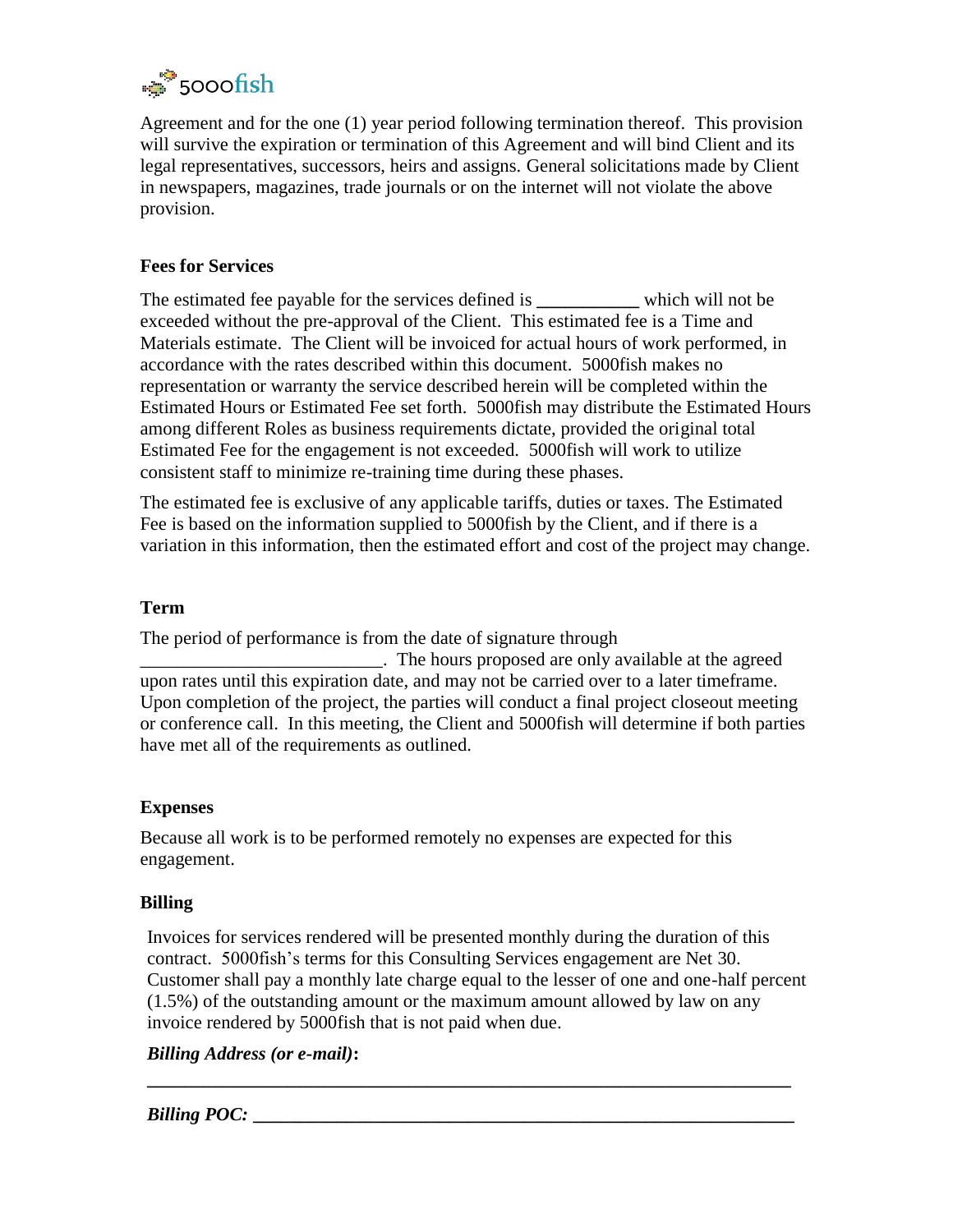

#### **Client Responsibilities**

Client is responsible for all licenses, access permissions, warranties or other vehicles granting use of access to software or documentation that 5000fish may use or need in the course of providing support.

Client shall identify one member of its staff who will be the primary point of contact (POC) between Client and 5000fish. The POC will provide detailed directions on the work to be performed, for resolution of conflicts and/or decisions that need to be made by Client, as well as sign-off on work completed.

#### **5000fish's Responsibilities**

5000fish will, to the best of its ability, provide technical expertise, equipment and/or software to the client as described in the Statement of Work section above. 5000fish will not be responsible for backing up data, nor for loss of any data not backed up by the client. 5000fish's personnel will advise the client of any pending action that may cause loss of data or equipment capacity or faculty.

#### **Warranty**

Consultant warrants that it will use commercially reasonable methods to ensure the security and soundness of Client's premises, server, systems, information and website. Consultant shall obey all reasonable instructions and directions issued by Client concerning access to Client's premises and/or systems and in the event that Consultant is provided with keys, codes and/or passwords to Client's premises, equipment, or systems, Consultant shall protect such keys or access devices, and shall return and discontinue use of all such keys and access devices upon request or upon termination of its obligations hereunder. Damage to any Client property, including but not limited to, its premises, server, systems, information or website, which is a result of Consultant's activities while in Consultant's possession or control, shall be the responsibility of Consultant. Consultant agrees to either fully repair or replace any such damage, as soon as practicable, at its own cost upon notice of Client's preference.

#### **Service Limitations**

5000fish may suspend the delivery of services if 5000fish reasonably believes that conditions at or in transit to or from the Client's site represent a safety or health hazard to any 5000fish employee, or where in the course of services provided under this contract 5000fish may be put in position of patent, license, copyright or other infringement. The client agrees to hold 5000fish harmless and blameless in the event such infringement occurs while 5000fish is under the direction of the client or the client's designated representative. All client services are provided "as is", and client hereby expressly disclaims any and all warranties, expressed or implied, of any kind or nature with respect to client services including, but not limited to, any warranties of merchantability or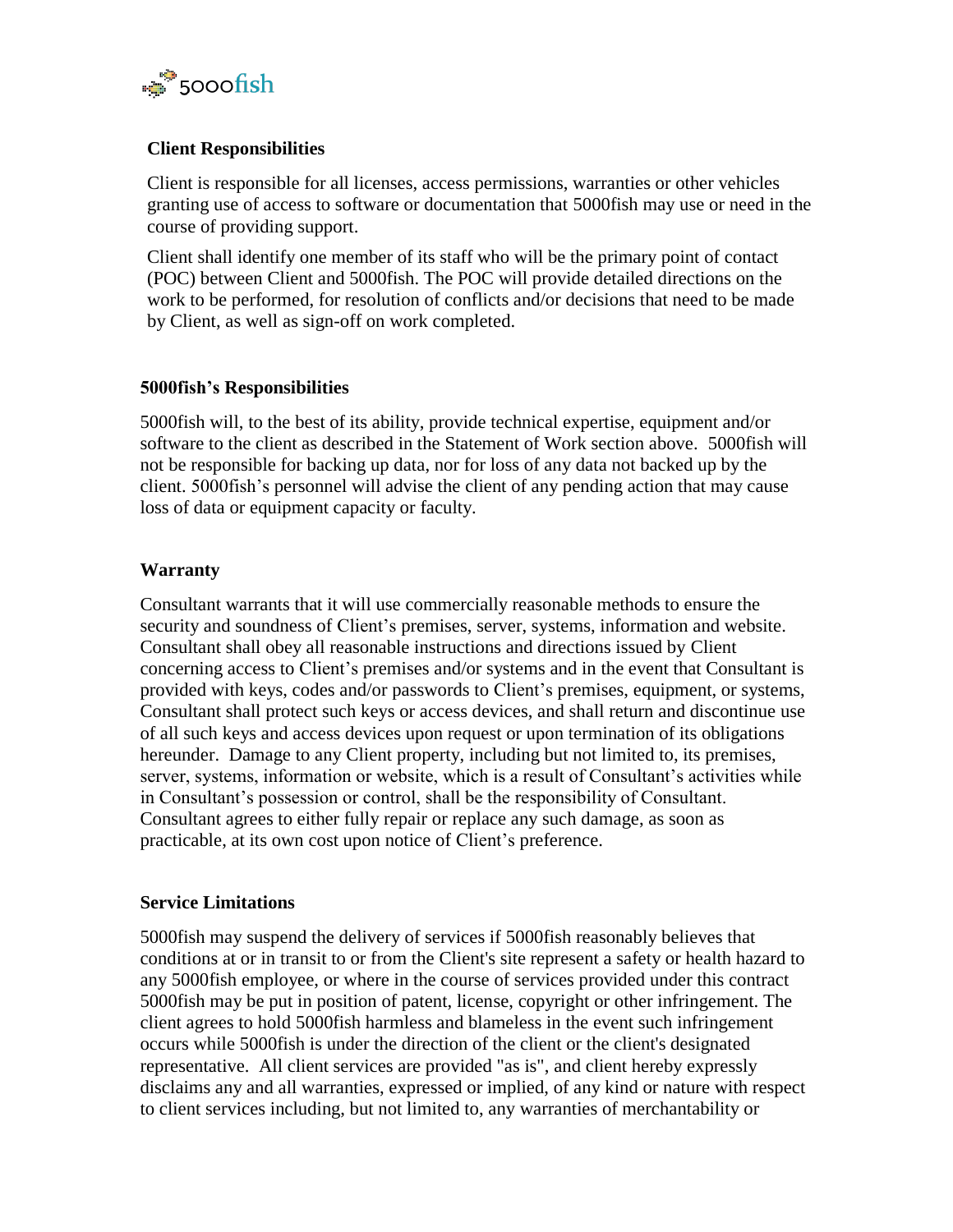

fitness for a particular purpose. The client shall not be liable to 5000fish as a result of any service failure or outage with respect to client services at any time.

# **ACCEPTED:**

**5000fish, Inc.** . \_\_\_\_\_\_\_\_\_\_\_\_\_\_\_\_\_\_\_\_\_\_\_\_\_

By: By:

Signature Signature Signature

Title Title

Date Date Date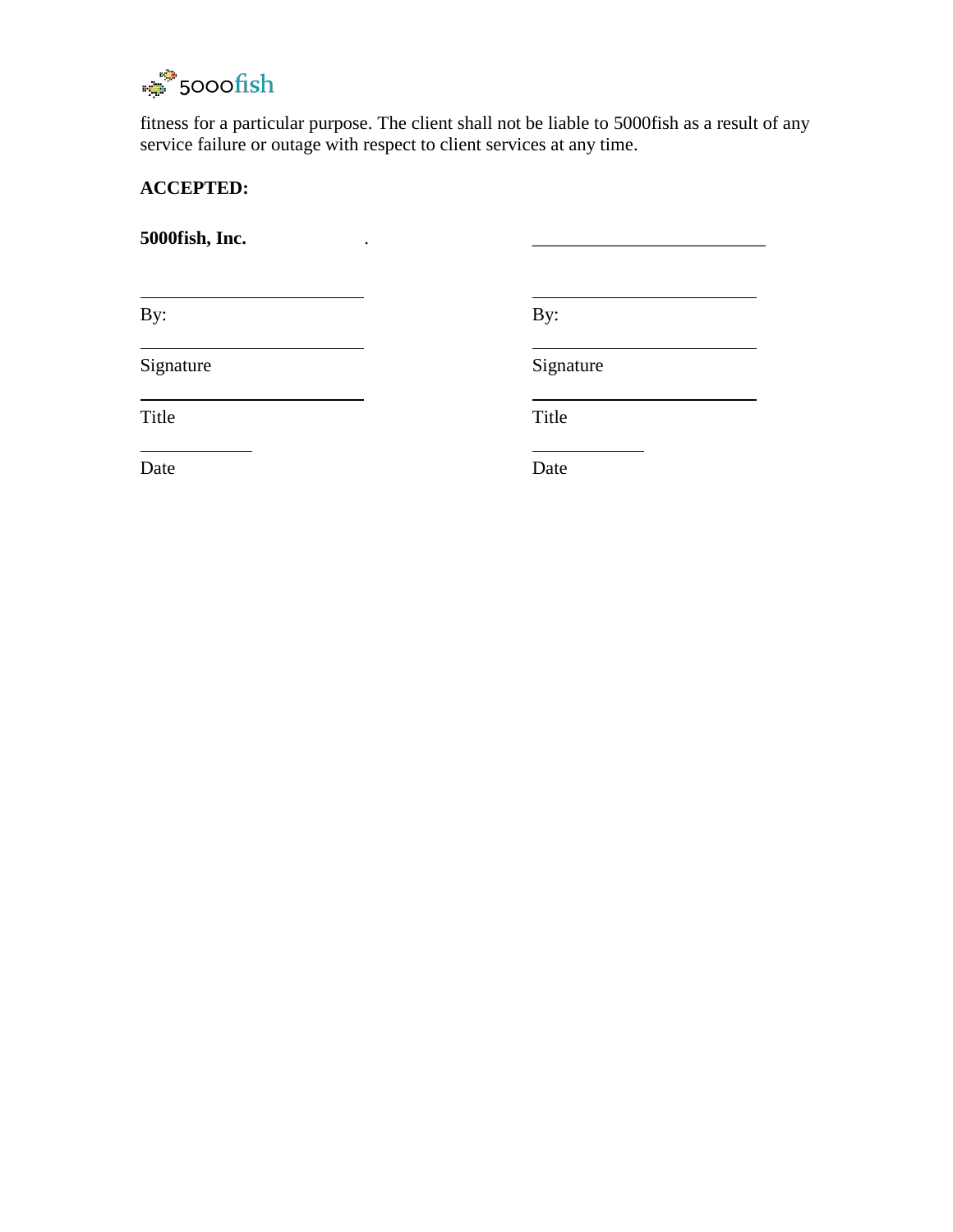# **ATTACHMENT A**

## *Change Control Procedure*

It may become necessary to amend the Statement of Work for reasons including, but not limited to, the following:

- a) Discretionary changes to a project schedule
- b) Discretionary changes in the scope of a project
- c) Requested changes to the work hours of 5000fish's personnel
- d) Non-availability of products or services which are beyond 5000fish's control
- e) Environmental or architectural impediments not previously identified
- f) Lack of access to client personnel or facilities necessary to complete project

In the event that it is necessary to change this Statement of Work, the following process will be followed:

- 1. A Project Change Request (PCR) will be the vehicle for communicating change. The PCR must describe the change, reasons for the change, and the effect the change will have on the project, which may include scheduling changes, pricing, etc. A PCR may be initiated by either 5000fish or Client based on the situation.
- 2. The designated Project Manager of the requesting party will review the proposed change and determine whether to submit the request to the other party.
- 3. Both Project Managers will review the proposed change and approve it or reject it. If further investigation on the part of 5000fish is requested, in order to determine the scope of the change, any charges for that investigation will be outlined. Both Project Managers will sign the PCR, indicating the acceptance of both parties to the changes, which may affect pricing, schedules, and contractual commitments.
- 4. Upon acceptance of the change request by both project managers, the scope of work and costs will be modified appropriately, and the changes will be incorporated into the project.
- 5. The Purchase Order affected by the change will be indicated on the PCR, and the PCR Number will be referenced when invoicing for any additional charges against the PO

A sample Project Change Request is provided on the following page.